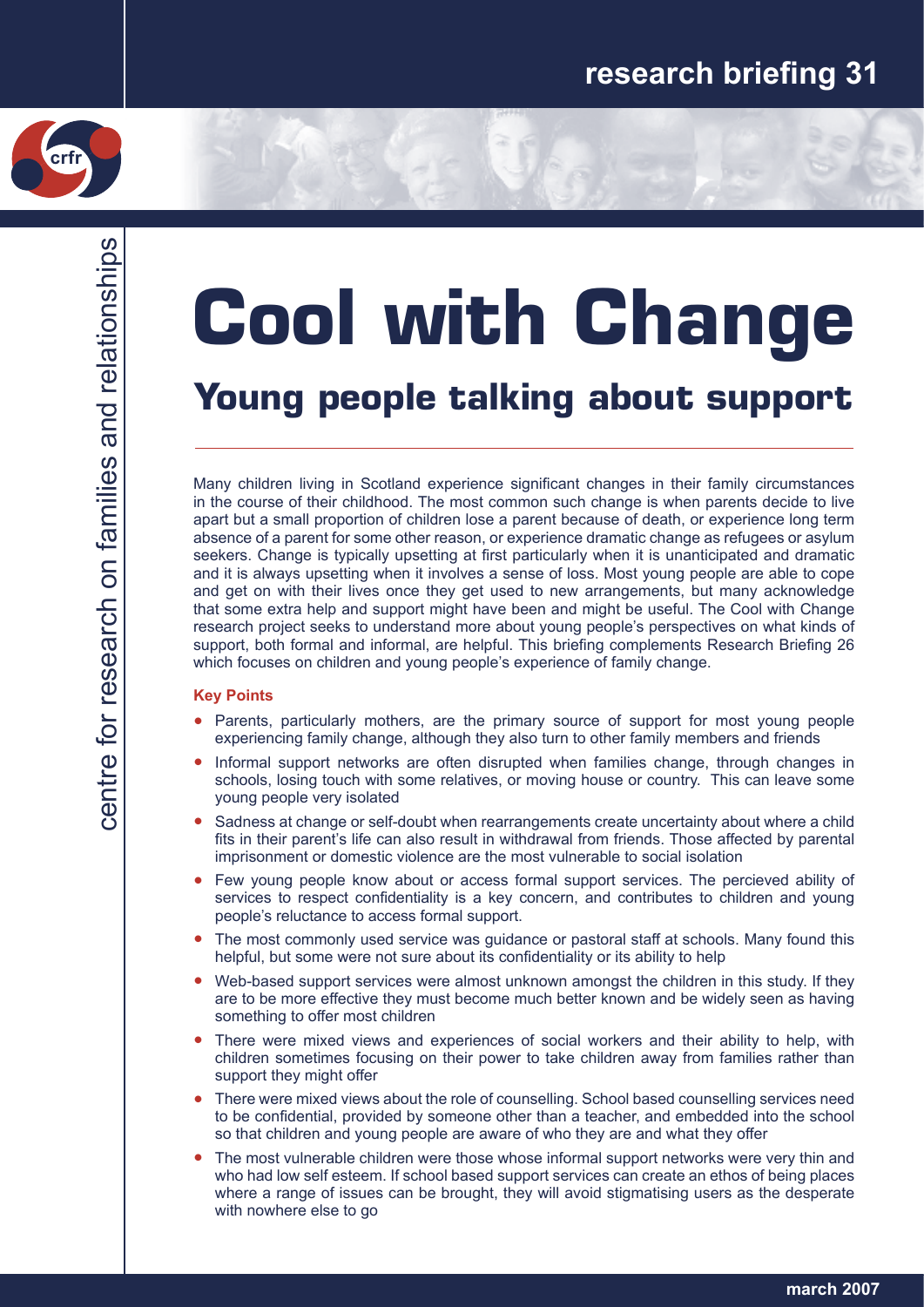# **Background**

Some changes in family and personal relationships are normal aspects of childhood but radical changes and minor adjustments are also common and are often imposed beyond children's control as they progress through school years and families move homes in response to parents' employment and other events of adult life. Research continues to show that even if common, living through parental separation does not typically feel ordinary (Brannen and others, 2000, Douglas and others, 2000, Dunn and Deater-Deckard, 2001, Smart and others, 2001). The death of a parent is an extraordinary and life-changing event experienced by between 4% and 7% of children (Ribbens-McCarthy, 2006) and bereavement may have 'particularly harmful implications in the lives of young people who are already vulnerable''. Scotland has a small population of new migrant children, some of whom have been radically dislocated from their previous lives.

## **The study**

Cool with Change is a three year research project funded by the Community Fund with support from the Scottish Executive. It is the result of a collaboration between 'Scotland's Families', a consortium of organisations (Family Mediation Scotland, One Parent Families Scotland, Relate Scotland, Scottish Marriage Care and Stepfamily Scotland) and researchers based at the Centre for Research on Families and Relationships (CRFR). The study breaks new ground by combining in-depth research of young people's experiences of family change in Scotland, reflection by service providers on the implications for their services, and consultation with young people about possible future developments of support services.

Children were selected for interview of the basis of short questionnaires completed by 361 pupils aged 10-14 in five schools within ethnically and socially diverse areas of Glasgow. 70 young people were interviewed, 15 contributed to focus group discussion, 55 took part in an individual interview (19 of whom also participated in a follow-up interview). Two groups of 'young consultants' and representatives from the Children's Parliament have advised the research team at key stages throughout the project.

#### **Findings**

Almost a third of participants had experienced a change in their parenting arrangements involving the separation of their parents, or much more rarely, the death of a parent. 16% had experienced both the loss of a parent from their household and a parent re-partnering. 6 participants had joined the school population after being settled in Glasgow.

Parental separation remains highly unusual among some ethnic groups. Our findings also reflect a trend whereby the break-down of couple relationships varies to some extent by socio-economic background, being more common among poorer families. A fuller

discussion of the findings is available in Research Briefing 26 and in a full report on our website.

## **Experience of separation, death, forced migration and re-partnering among 10-14 year old pupils**

| Either separation or death of parent | 30%    |
|--------------------------------------|--------|
| Parents separated                    | $26\%$ |
| Mother died                          | $1\%$  |
| <b>Father died</b>                   | 3%     |
| At least one parent has new partner  | 16%    |
| Forced migration                     | 4%     |

#### **Young people talking about support**

#### **Informal sources of support**

Children, like adults, often turn to parents (sometimes step-parents), siblings, wider kin, friends and sometimes family pets, for help and support. Young people often spoke about parental support, in particular maternal support, in a self-evident way: *'she's just there for me', 'I can just talk to her and stuff, she's special'*. Some children in our study also appreciated it when parents were able to act as a sounding board and a supportive ear when they were having a problem with the other parent or with a step-parent. Brothers and sisters too are a great source of support for many young people. Siblings, for example, can offer their own perspective on family events, making them a very useful person to talk to:

*"I don't really talk to my mum about stuff like that [feeling uncomfortable when visiting her dad]. I would tell her, like, if something happened, but I speak to Carol [sister] about that because she's obviously there when I go so we speak to each other about that"* (Kathy,11)

Cousins sometimes act as confidantes and in some instances an aunt (or a close friend referred to as an 'aunt') may offer respite in particularly difficult circumstances:

*"I had to go and stay with my Auntie Tina because my mum and dad, my mum went mental as well. She went into hospital and my dad got took to prison, I think it was for assaulting her"*

(Sarah, 11)

Grandparents too often provide day to day practical and emotional support. Friends also help in lots of ways. Having friends who share similar circumstances is especially valuable because it's of some comfort to children to realise that they're 'not the only one'.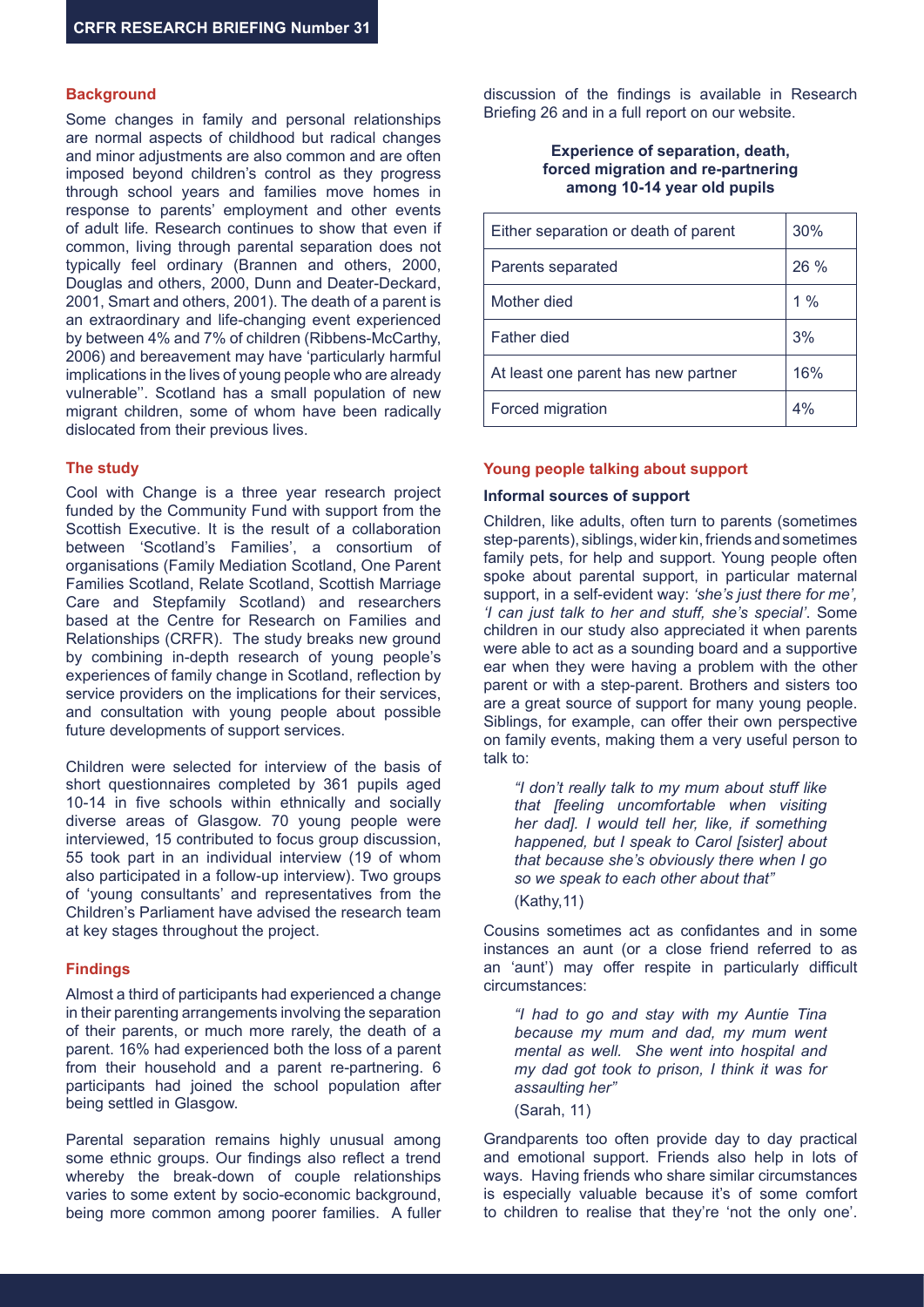Furthermore, friends can support one another and have fun too:

*"Just like my friend, my other friend, Carol and my other friend, Jane, their parents have split up as well, so I could talk to them but have fun at the same time"* (Pattie, 12)

## **Disruption to children's informal support networks after family change**

Most children emphasise and draw heavily upon informal sources of support. Unfortunately, dramatic and unanticipated change which heightens the need for support may also disrupt informal support networks and this is true to a greater or less extent for all of the changes discussed here that involve loss: separation of parents, death of a parent, asylum seeking. The loss of a parent through death or separation can sometimes result in other family members drifting further apart rather than closing ranks and can have a ripple effect throughout a child's informal support network:

*"I didn't like it when people gave my sympathy [after dad died], 'cause I don't like that ... often I would take big rages at them [friends] and just tell them to shut up and go away"* (Catherine, 13)

Resulting new residential and parenting arrangements can also disrupt friendship networks. Sadness at change or self-doubt when rearrangements create uncertainty about where a child fits in their parent's life can also result in withdrawal from friends. In seeking asylum, parents and their children lose their network of wider kin, friends and neighbours and the circumstances of their entry into a new society make it difficult even for children to regenerate a new informal support network that goes beyond home or school. This can leave children with very little support if there are problems in their home or school lives.

#### **Formal support in coping with extraordinary change**

At times of extraordinary change, informal networks of support can be compromised and weakened and for a small but significant proportion of children, may be absent altogether leaving them socially isolated to a greater or less degree and unable to access support. This is particularly so for children whose non-resident parent is in prison and/or has a history of domestic violence. In these circumstances, any additional assistance that children receive is likely to ease pressure on informal networks of support. Few children in our study knew much about formal support services, with the exception of the Pastoral Care and Guidance system among those at secondary school. Many young people found support from pastoral care at school helpful, but some were not sure about its confidentiality or their ability to help:

*No, because I can't really trust them because it's in the school and like, it's also a teacher that teaches and stuff like that I know they shouldn't, but in the staff room you, like, it's* 

*obvious that they tell other teachers and stuff like that. And they have a good wee gossip and stuff like that and, just don't trust them at all*  (Lizzie, 12)

Websites set up for and about children were virtually unknown, with the exception of ChildLine and Bullying Online, and some people were uncertain about using them:

"*I would do it [visit internet support sites], if I was, like, 100% sure it was safe and they were who they were trying to make out they were and they were just there to help you and that" (Robert, 12)*

Many children were unsure of what counselling was. Some were also uncertain about what social workers did but the most commonly mentioned aspect of the social work job was the power to take children away from their parents. There seems to be a widespread belief among young people that formal support services are for and about extreme and stigmatising situations. ChildLine, the best known voluntary service, was typically seen as a last resort for situations like 'abuse' and neglect and only for the sad and desperate.

Children were, on the whole, positive about the hypothetical possibility of counselling in schools offering people the opportunity to talk over change, even when it was not a crisis. Some retained reservations about talking to an adult stranger but it seems likely that this could be overcome if those working there became familiar figures and were seen as separate from teachers. Many young people very much liked the idea of school-based peer support systems because they thought it would be easier to talk to someone around the same age and could imagine perhaps contributing to such a service. Fear that confidentiality will not be respected was the most often repeated reservation about using both counselling and peer support services, followed by fear of being stigmatised.

*Well, when I started seeing my counsellor, I wasn't wanting really to tell anyone, I don't know, you think people are, like, saying, 'oh, she must be crazy, have all those mental problems and stuff'. Then my sister actually told someone, and then they told people and it ended up getting back to my friends, 'oh, do you see a counsellor?' and they didn't actually care, so I think it was actually me just being a bit too paranoid about it (Julia, 14)*

# **Conclusion**

Children most in need of support are often the least likely to be given help to find it because they are already socially isolated. A range of highly visible and widely understood support service options including well known websites and range of school-based people providing support might ensure that the most vulnerable children do access formal support. It is also important to provide a range of open access fun activities for